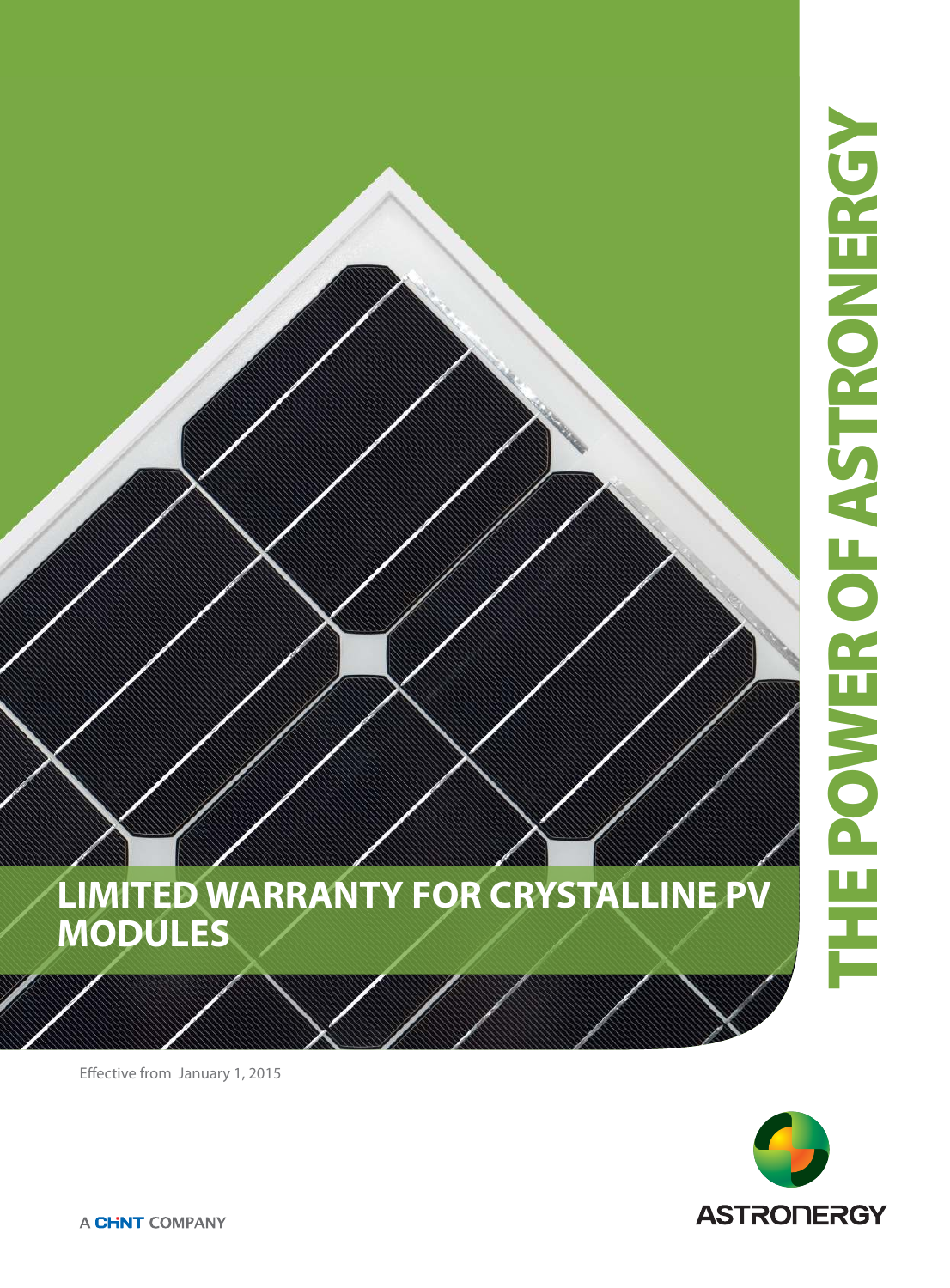# **LIMITED WARRANTY FOR CRYSTALLINE PV MODULES**

Chint Solar (Hong Kong) Company Limited (hereafter referred to as "Chint Solar") provides the limited warranty to purchasers (hereafter referred to as the "customer") of Chint Solar Crystalline PV modules. The terms of the limited warranty are as follows:

# **1. Limited Product Warranty – Ten-Year Repair, Replacement or Refund Remedy**

Subject to the Exclusions and Limitations in clause 3 herein, Chint Solar warrants its Crystalline PV modules (hereafter referred to as "modules"), including factoryassembled glass, cells, films, frame, electric components, connection boxes, plugs and wires, if any, to be free from defects in materials and workmanship under normal application, operating conditions, use, installation, and maintenance, within a period of 120 months from the date of delivery to the end customers but not later than 6 months after delivery to the first purchaser from Chint Solar, (hereafter referred to as the "warranty start date").

If a module is found defective in material or workmanship, Chint Solar will, at its sole discretion, repair or replace the module, or refund the purchase price of such defective module as paid by the customer within the above specified period according to the type of defect. For clarification purpose: "material or workmanship defects" are defined per IEC 61215 Clause 7, IEC 61215 Clause 10.1 and IEC 61730 Clause 10.1 for visual defects, and per IEC 61215 entire Clause 10 for electrical and mechanical defects. Like all materials exposed to different environmental conditions, components of modules are subject to natural degradation (aging) and their appearance may change within the warranty period.

The options to repair or replace defective modules, or refund the purchase price are the only and exclusive remedies guaranteed under this Limited Warranty for Crystalline PV Modules and shall not extend beyond the period of 120 months set forth here. Remedies will be performed directly to the end customer only. This Limited Warranty for Crystalline PV Modules does not warrant a specific power output, which shall be exclusively covered under Clause 2 hereinafter ("Limited Peak Power Warranty – Limited Remedy").

# **2. Limited Peak Power Warranty – Limited Remedy**

Subject to the Exclusions and Limitations in clause 3 herein, Chint Solar warrants that any module(s) exhibits a power output no less than 97% of the nominal peak power specified on the respective datasheet or module label at Standard Testing Conditions (STC, defined as: (a) light spectrum of AM 1.5, (b) an irradiation of 1000 W per m2 and (c) a cell temperature of 25 degrees Celsius at right angle irradiation.) within the first year from the date of delivery to the end customers but not later than 6 months after delivery to the first purchaser from Chint Solar, (hereafter referred to as the "warranty start date"), or power output declining by no more than 0.7% per year of the nominal peak power as specified on the respective datasheet at STC from the 2nd year to 25th year.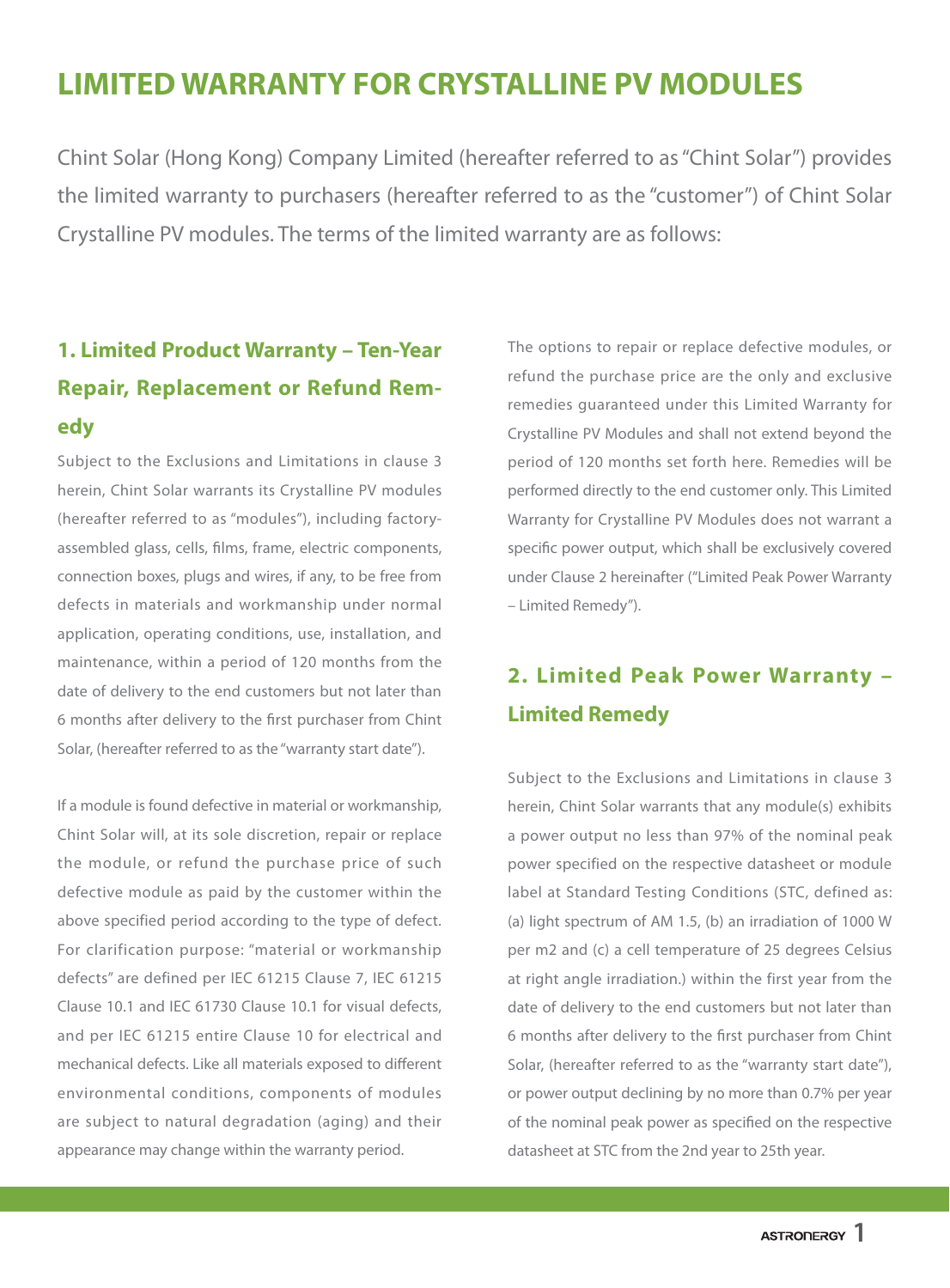Consequently, at the end of the twenty-fifth year from the "warranty start date", the modules will still produce a power output of at least 80.2% based on the stated nominal output at STC.



For the above such loss in power measured by Chint Solar facility or the 3rd party testing institute recognized by both sides, it is determined by Chint Solar (at its sole and absolute discretion) to be due to defects in material or workmanship, is eligible for claim under this Limited Warranty for Crystalline PV Modules. Chint Solar will remedy such loss in power by either providing additional modules to the customer to make up for such loss in power, or by repairing or replacing the defective modules at the discretion of Chint Solar.

The remedies set forth in this Clause 2 shall be the sole and exclusive remedies provided under the "Limited Peak Power Warranty – Limited Remedy".

Caution: Any power measurement mentioned herein shall be carried out in accordance with IEC 60904 and subjected to - a power measurement uncertainty of  $\pm 3\%$ .

# **3. Warranty Exclusions and Limitations**

A. In any event, all warranty claims must be filed in accordance with the instructions outlined in Clause 4 of this Limited Warranty for Crystalline PV Modules, within the applicable warranty period.

B. The Limited Warranty for Crystalline PV Modules does not apply to any modules which have been subjected to:

• Misuse, abuse, neglect or accident;

• Alteration, disassemble, reinstallation, and/or improper installation or application;

• Non-observance of Chint Solar's installation and maintenance instructions;

• Repair or modifications by persons that have not been previously authorized or approved by Chint Solar;

• Failures caused by surrounding equipment of the module;

• Use under unusual conditions or environments (such as high temperature, high humidity and so on) that deviate from the product specifications and installation manual;

• Use for purposes unrelated to the generation of solar power;

• Connection with any other manufacturer's PV modules, or Chint Solar modules that are a different model or have different power output specifications without Chint Solar's approval in advance.

• Defects occurring during transportation or storage in violation of usual transportation or storage rules or such specified by Chint Solar, after the modules have been delivered to the customer;

• Naturally occurring scratches, stains, mechanical wear, rust, degradation, discoloring, or other alteration occurring after the shipment from Chint Solar that have no effect on the power generation performance or mechanical strength of the module, but not limited to the below visual alteration during the related warranty period: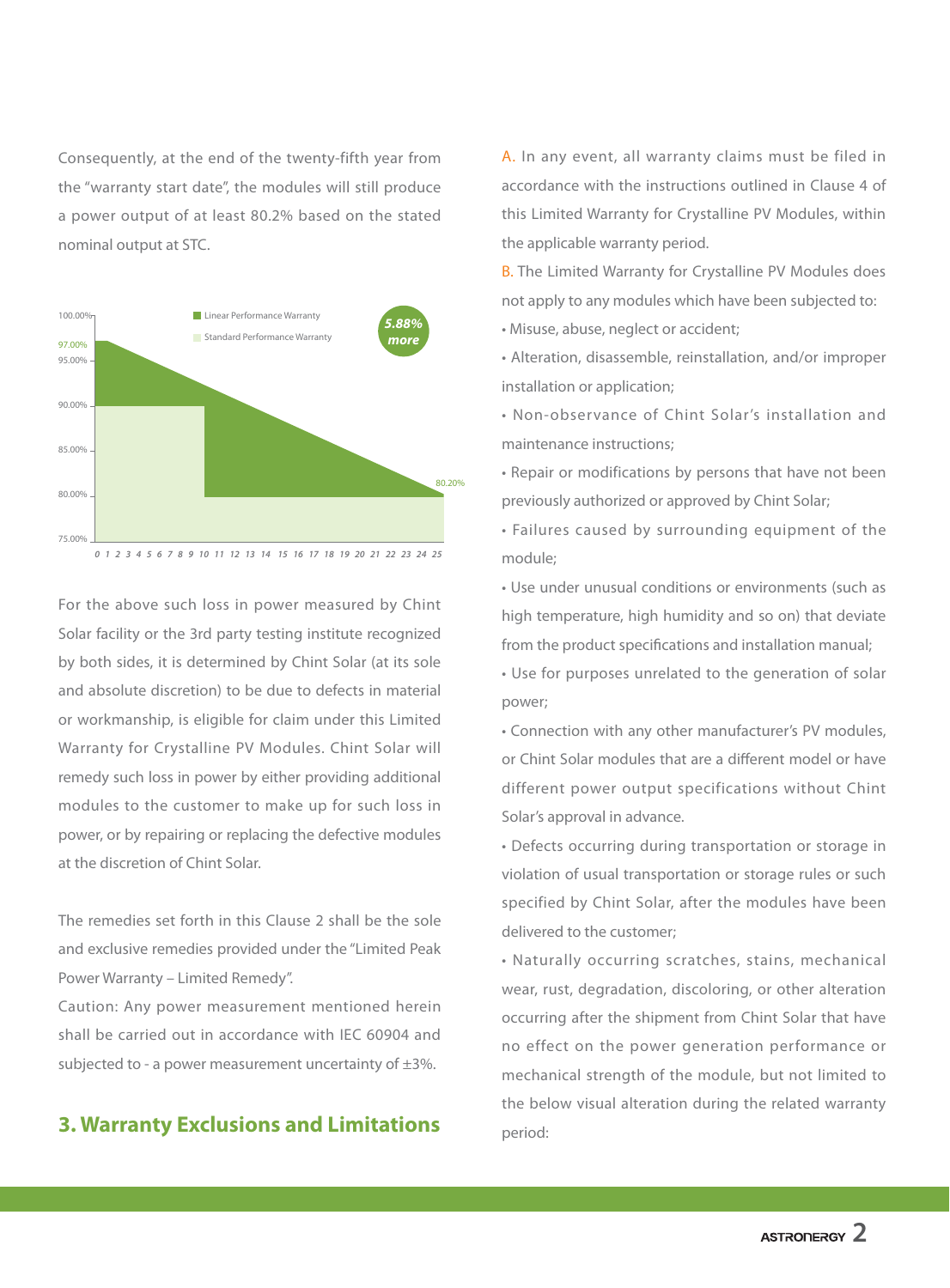a. Non-significant discoloration of laminate.

b. Non-significant loss of glass transparency.

c. Non-significant increase of surface roughness.

d. Non-significant frame damage due to environmental stress.

 e. Non-significant damage of junction box due to environmental stress or indication of corrosion.

 f. Non-significant damage of connectors and cables due to environmental stress or indication of corrosion.

 g. Non-significant damage of frame fixation due to environmental stress.

• Power failure surges, flood, fire, accidental breakage or other events caused by force of nature, force majeure, or other unforeseeable circumstances outside the range of influence of Chint Solar.

C. The Limited Warranty for Crystalline PV Modules does not cover any transportation charges, customs clearance or any other costs for return of the modules, for reshipment of any repaired or replaced modules, or costs associated with installation, removal or reinstallation of the modules, or profits loss of the system generation.

D. Warranty claims will not be honored if the type or serial number of the modules have been altered, removed or made illegible.

E. Chint Solar shall have no responsibility or liability whatsoever for damage or injury to persons or property, or for other loss or injury resulting from any cause whatsoever arising out of or related to modules, including, without limitation, any defects in the modules, or from use or installation. Under no circumstances shall Chint Solar be liable for incidental, consequential, loss of use, loss of profits, loss of revenues, loss of production or special damages. Chint Solar's aggregate liability, if any, in damages or otherwise, shall not exceed the invoice value against the affected modules as paid for by the customer.

# **4. Obtaining Warranty Performance**

A. Warranty claims should be sent to (a) the dealer who sold the modules, or (b) the authorized Chint Solar distributor who sold the modules, or (c) Chint Solar directly at the address: 1335 Bin'an Rd, Binjiang District, Hangzhou, 310052, China

B. Warranty claims must be sent by registered mail or courier or any other official written and legal valid document. The claims must include the module model type and the serial number of the defective module(s) (both can be found on the module label), the installation date, location and address of the installation, a precise description of the defect observed and (if applicable, additional information that could attribute to the analysis of the defect, photographs of the damaged modules, the circuit diagram of the system, any records from the system data monitoring), accompanied by a copy of the relevant invoice and purchase contract, delivery date, and must state: "We hereby accept, and agree to, the choice of law, the choice of an expert appraiser and the choice of arbitration as set out in Clause 6 of your Limited Warranty for Crystalline PV Modules on which our claim is based." Incomplete notifications claims that do not meet the notification deadline of Clause 4, Section C will not be processed.

C. Any claim under this limited warranty shall be forfeited if (a) the customer does not notify Chint Solar of such claim in writing in accordance with Clause 4 Section A within thirty (30) days after discovering or after the customer should have discovered, the defect claimed under warranty; or (b) the customer does not commence court or arbitration action within six (6) months after proper notification of the claim.

D. Chint Solar is entitled to supply another type of module (if necessary, with other properties) to replace the claimed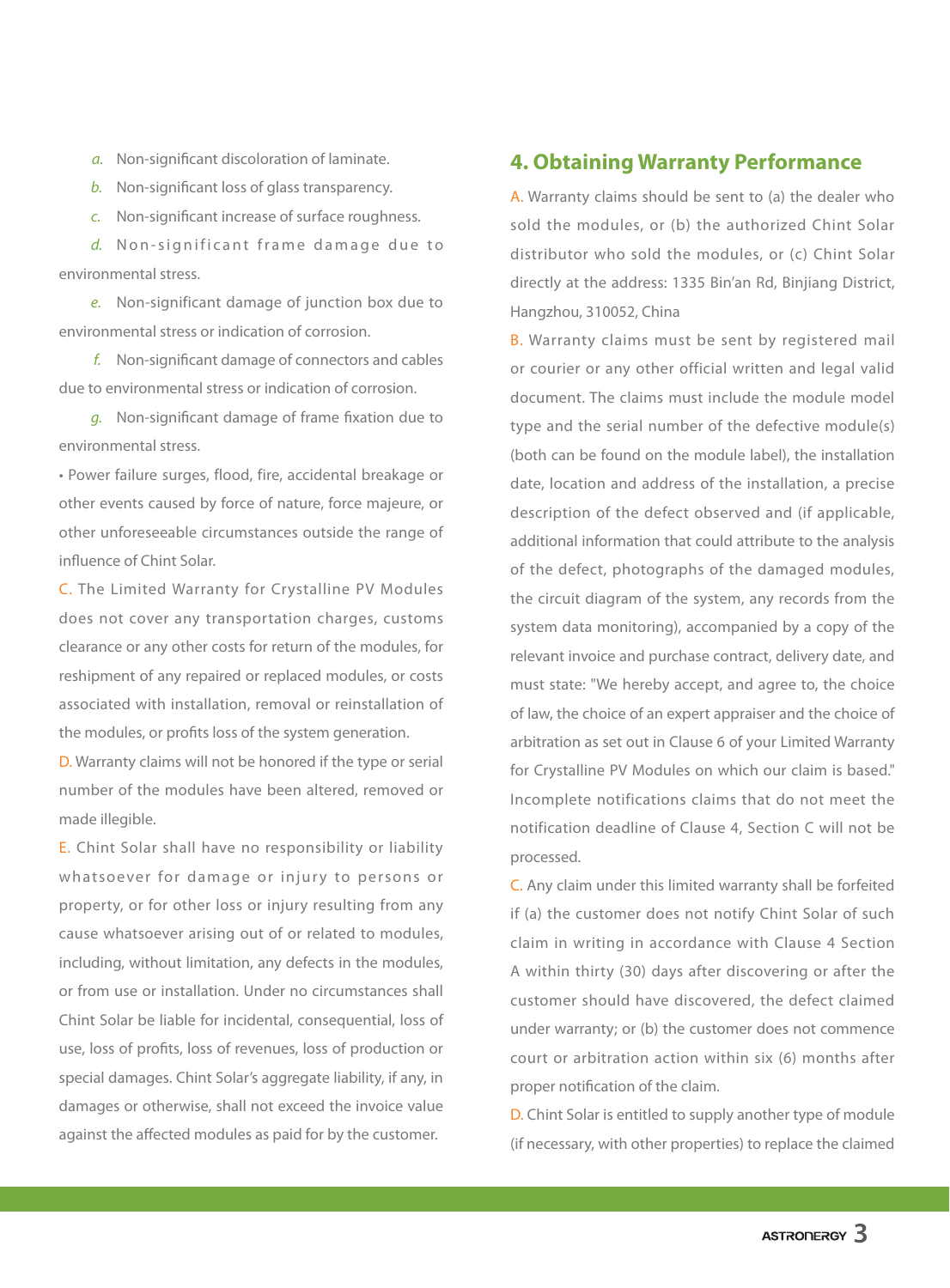one if it is no longer in production when the warranty claim is received.

E. The repair, replacement, or additional delivery of a module neither renews nor extends the period of the warranty.

F. Any claimed/defective product that has been replaced by Chint Solar shall become the property of Chint Solar. The claimed/defective product shall be returned or otherwise disposed of in accordance with the instructions of Chint Solar and at the customer's expense.

# **5. Severability**

If a part, provision or clause of this Limited Warranty for Crystalline PV Modules, or the application thereof to any person or circumstance, is held invalid, void or unenforceable, such holding shall not affect and shall leave all other parts, provisions, clauses or applications of this Limited Warranty for Crystalline PV Modules, and to this end such other parts, provisions, clauses or applications of this Limited Warranty for Crystalline PV Modules shall be treated as severable.

# **6. Disputes**

No action, regardless of form, arising out of or in any way connected with this Limited Warranty for Crystalline PV Modules, maybe brought against Chint Solar more than six (6) months after the cause of action has occurred.

Chint Solar may provide these warranty conditions in several languages for the convenience of customers. In the event of deviations, the English version shall prevail. In the case of a dispute in a warranty claim, a first-class international institute designated by Chint Solar such as Fraunhofer ISE in Freiburg, Germany or TÜV Rheinland in Cologne/China, TÜV SUD in China, Intertek, CSA and other test laboratories (CBTL) accredited by IECEE shall be involved to judge the claim. All fees and expenses shall be borne by the losing party, unless otherwise awarded. The final right of interpretation shall be borne

by Chint Solar.

## GLOBAL SERVICE CENTERS

Chint Solar (Zhejiang) Company Limited 1335 Bin'an Rd, Binjiang District Hangzhou, 310052 China Tel: + 86 571 5603 1888  $Fax + 8657156032383$ 

MANUFACTURING PLANTS Hangzhou & Shanghai